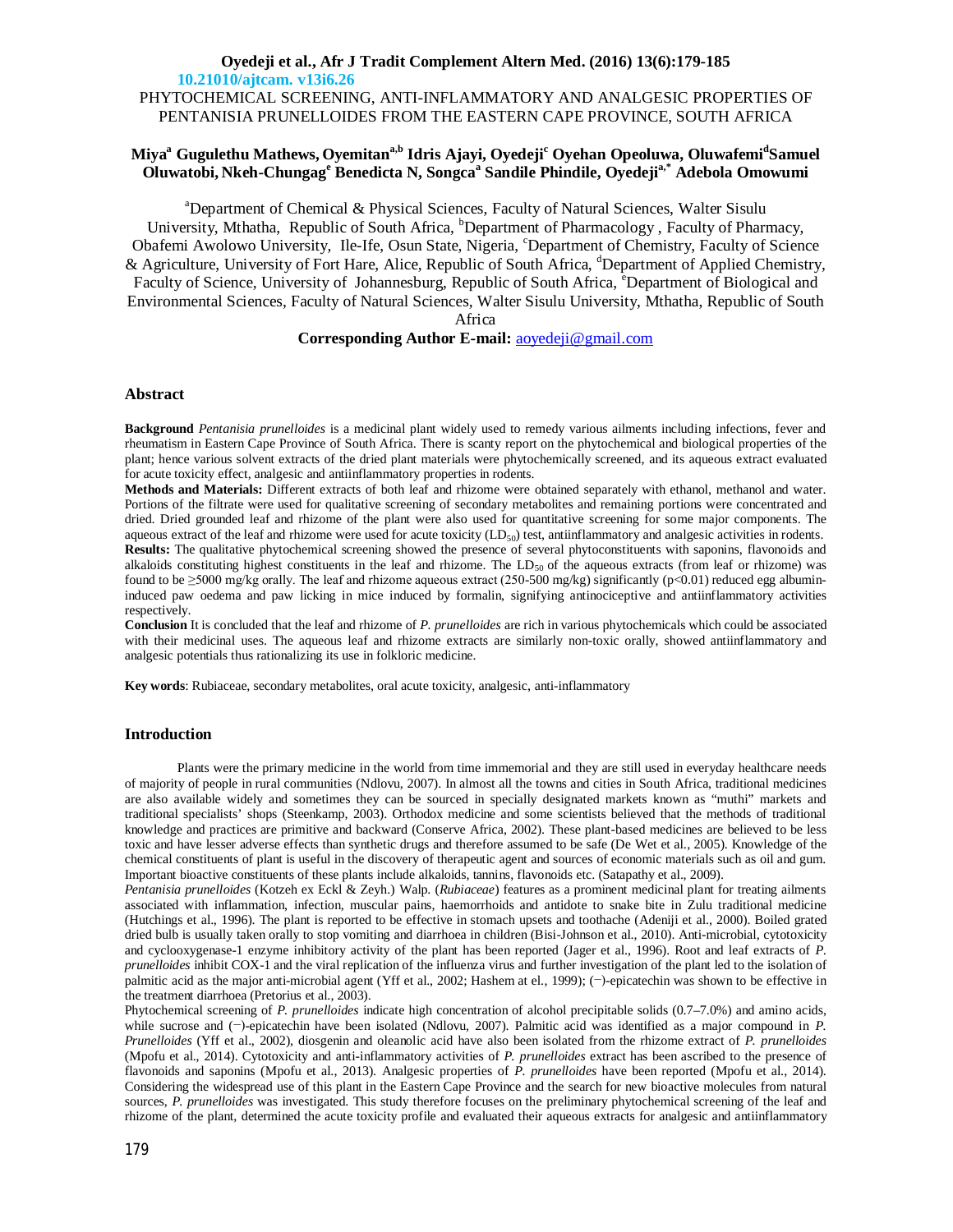## **Oyedeji et al., Afr J Tradit Complement Altern Med. (2016) 13(6):179-185**

## **10.21010/ajtcam. v13i6.26**

activities in rodents. The outcome of this study is expected to provide new data on the phyto-constituents, safety profile and biological activities of the plant.

#### **Materials and Methods Plant collection**

Fresh leaves and rhizomes of *P. prunelloides* were purchased from Miss. N. Rhadebe at Mthatha "Muthi" Market on the 10<sup>th</sup> April 2015. The plant was identified by Dr K.L. Immelman, Botany Unit, Department of Biological and Environmental Sciences, Walter Sisulu University, Mthatha and a voucher specimen was deposited in the herbarium with reference number: **MGM 001** issued.

### **Preparation of the Plant Materials**

The rhizomes and leaves were separated, cut into small pieces and dried at room temperature for two weeks before grounded into coarse powder. Aqueous (Aq), methanolic (MeOH) and ethanolic (EtOH) extracts were obtained by soaking the plant materials in large 5 l flaks for 48 h.

#### **Phytochemical screening**

Qualitative phytochemical screening of the aqueous, methanolic and ethanolic extracts of *Pentanisia prunelloides* leaf and rhizome was carried out to test for the presence of some phytochemicals including: tannins, flavonoids, steroids, terpenoids, saponins, alkaloids and glycosides (Harbone, 2001, Ghani, 1998 and Sofowora, 2005), as fully described by Dyayiya et al. (2016).

## **Quantitative Phytochemical screening**

The following secondary metabolites: saponins, tannins, flavonoids and alkaloids were quantitatively estimated (Dyayiya et al., 2016).

#### **Biological studies**

### Laboratory animals

Mice and rats were purchased from the South African Vaccine Initiative, Johannesburg and kept at the Animal Holding Facility, Zoology Unit, and WSU. Male and female Wistar rats (200-300 g) were randomly selected (n=6) for the anti-inflammatory test. Swiss mice of both sexes (25-35 g) were also selected for the acute toxicity and the analgesic tests. The animals were kept under standard laboratory conditions and had free access to rat chow and water. Food was however withdrawn overnight prior to experiments while water was provided *ad libitum*. Wood shavings were utilized as bedding materials. During this period of acclimatization, animals had free access to rat pellets (EPOL SA). Cages were cleaned and bedding replaced 2 times per week. This study was approved by the Department of Higher Education, WSU and Ethical Clearance Approval obtained, Walter Sisulu University Ethics Committee Ref: DVC (AA&R) DRD/SREC: Reference No: 31, in accordance with the "Principles of Laboratory Animal Care", NIH publication no. 85-23, revised 1985 (Guide for the Care and Use of Laboratory Animals).

### **Drugs and reagents**

Formalin (M&B, UK), aspirin (Sigma Chemical Co., USA), normal saline (ACCSYS, PTY LTD, Johannesburg).

### **Acute toxicity test of the aqueous dried leaf and rhizome extracts of** *P. prunelloides*

Mice were used to determine the acute toxicity profile of the plant's extracts (Lorke, 1983). The procedure was divided into two phases. The first phase was tested at 3 dose levels of 10, 100 and 1000 mg/kg per oral (n=3) for either leaf or rhizome aqueous extract. The second phase was tested at 4 dose levels of 1000, 1600, 2900 and 5000 mg/kg per oral (n=1) for either leaf or rhizome aqueous extract. Mice were allowed free access to water but feed withdrawn overnight before test. The treated mice were observed for signs of toxicity within 30 min and for mortality for upward 24 h. Subsequently, the mice were observed twice a day for mortality for 14 days following treatment. The  $LD_{50}$  value was calculated according to the Lorke's method (Lorke, 1983).

#### **Anti-inflammatory test of the aqueous dried leaf and rhizome extracts of** *P. prunelloides*

The anti-inflammatory activity of either leaf or rhizome aqueous extract was evaluated on egg albumin-induced rat paw oedema model. Different groups (n=6) of rats were orally pre-treated with normal saline (10 mg/kg), the extracts of the dried leaf or rhizome (250 and 500 mg/kg) and aspirin (100 mg/kg)1 h prior to injection of fresh egg albumin (0.1 ml, 50% v/v) into the left hind-paw of the rat (Boughton et al., 1993). Baseline paw size (mm) was noted and recorded before and after 1, 2, 3 and 4 h post injection of the egg albumin with Vernier Callipers (Joseph et al., 2005). Baseline size was measured before and after 1, 2, 3 and 4 h after injection of egg albumin (Sarika et al., 2012).

### **Analgesic test of the aqueous dried leaf and rhizome extracts of** *P. prunelloides* **on formalin test**

The method used was extracted from Viana et al. (2000) and Hajhashemi et al. (2003) with little modification. Six groups of mice (n=6) were randomly selected. Group 1 (control) were orally administered 10 ml/kg normal saline, groups 2-3 were orally treated with leaf aqueous extract (500, 1000 mg/kg), groups 4-5 with rhizome aqueous extract (500, 1000 mg/kg) and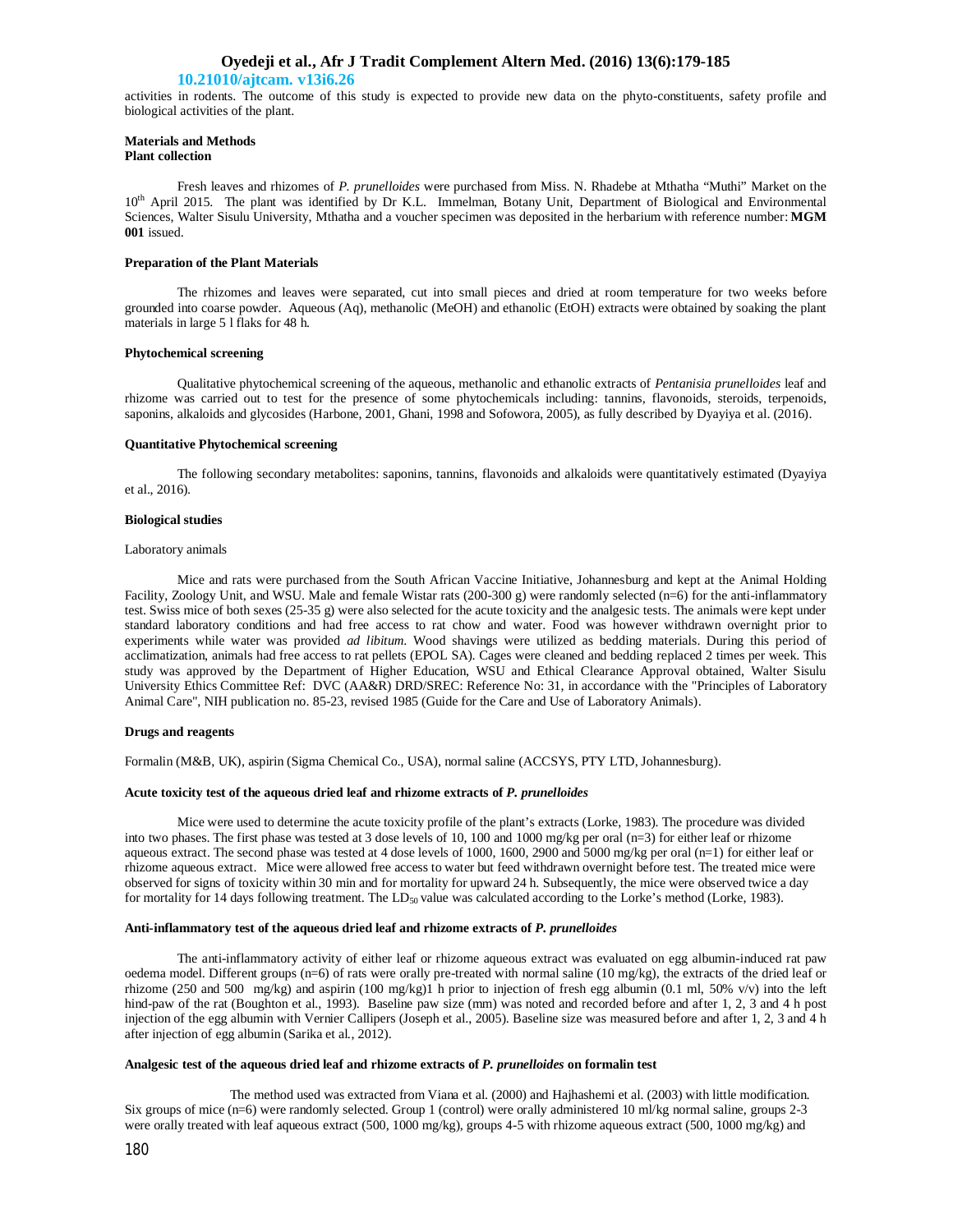# **Oyedeji et al., Afr J Tradit Complement Altern Med. (2016) 13(6):179-185**

# **10.21010/ajtcam. v13i6.26**

group 6 treated with aspirin (100 mg/kg, p.o.) 1 h prior to administration of 0.02 ml of 2.5% formalin into the sub-planter space of the right hind paw. The duration of paw licking was determined 0-5 min ( $1<sup>st</sup>$  Phase or neurogenic phase) and 20-30 min ( $2<sup>nd</sup>$  phase or inflammatory phase) after formalin administration (Hunskaar and Hole, 1997; Yin et al., 2004).

## **Statistical Analysis**

All results were presented as Mean±SEM and further analysed with one way analysis of variance (ANOVA) followed by Dunnett's post hoc test, and values were considered significant at p<0.05. GraphPad version 3.0 and GraphPad Prism Version 5 copyright © 2013 by GraphPad Software Inc. USA were used for analyzing the results.

## **Results and Discussion Qualitative phytochemical screening**

Qualitative test results are presented in Tables 1 and 2; and these results showed the various secondary metabolites found in the various extracts of dried rhizome and leaf of the plant respectively. The results in Table 1 indicate that ethanolic extract of the rhizome contained more secondary metabolites, while aqueous and methanolic extracts did not show presence of alkaloids. Generally, flavonoids, glycosides and steroids were detected at higher concentration when compared to the other secondary metabolites. The leaf extracts appear to contain more phytochemicals than the rhizome extracts. Alkaloids were identified in the ethanol extract of the rhizomes, while in the leaves were found present in ethanol and methanol extracts. In the rhizomes, glycoside, steroids and flavonoids were detected at higher concentration in all the extracts while in the leaves extracts, only glycosides were found to have higher concentration in all the extracts. Both plant parts had the same number of secondary metabolites thus leaves can be used instead of the rhizomes since they showed similarity in their secondary metabolites composition. The method employed here is gravimetric and therefore the results obtained presently are preliminary which will need further phytochemical studies to isolate the individual secondary metabolites present in the plant.

|  |  |  |  |  | Table 1: Qualitative phytochemical screening of various extracts of P. prunelloides rhizome |  |
|--|--|--|--|--|---------------------------------------------------------------------------------------------|--|
|  |  |  |  |  |                                                                                             |  |

| Phytochemical screened | Aqueous extract | Methanolic extract | Ethanolic extract |  |
|------------------------|-----------------|--------------------|-------------------|--|
|                        |                 |                    |                   |  |
| Alkaloids              |                 |                    | $^{+}$            |  |
| Saponins               | $++$            |                    | $^+$              |  |
| Tannins                | $^{+}$          | $\pm$              | $++$              |  |
| Flavonoids             | $++$            | $++$               | $++$              |  |
| Glycosides             | $^{++}$         | $++$               | $^{++}$           |  |
| Steroids               | $++$            | $++$               | $++$              |  |
| Terpenoids             |                 |                    |                   |  |

Key: not detectable is  $(-)$ , trace amount is  $(+)$ , abundant is  $(+)$ 

| Phytochemical | Aqueous extract | Methanolic extract | Ethanolic extract |  |
|---------------|-----------------|--------------------|-------------------|--|
|               |                 |                    |                   |  |
| Alkaloids     |                 |                    |                   |  |
| Saponins      |                 | $^{++}$            |                   |  |
| Tannins       |                 |                    |                   |  |
| Flavonoids    |                 | $^{++}$            |                   |  |
| Glycosides    | $^{++}$         | $^{++}$            | $^{++}$           |  |
| Steroids      |                 |                    |                   |  |
| Terpenoids    |                 |                    |                   |  |

**Table 2:** Qualitative phytochemical screening of various extracts of *P. prunelloides* leaf

Key: not detectable is  $(-)$ , trace amount is  $(+)$ , abundant is  $(+)$ 

The results shown in Table 2 indicate that alkaloids were not detected in the aqueous extract, while methanol extract showed high concentration of saponins, flavonoids and glycosides.

**Table 3:** Quantitative phytochemical screening of the dried leaf and rhizome of *P. prunelloides*

| Phytochemical<br>screened | Starting material (g) |        | Remaining material (g) |       | Percentage yield |      |
|---------------------------|-----------------------|--------|------------------------|-------|------------------|------|
|                           | Rhizome               | Leaf   | Rhizome                | Leaf  | Rhizome          | Leaf |
| Saponins                  | 20.636                | 20.636 | 0.130                  | 0.110 | 0.63             | 0.53 |
| Tannins                   | 0.506                 | 0.506  | Not recovered          |       | Not recovered    |      |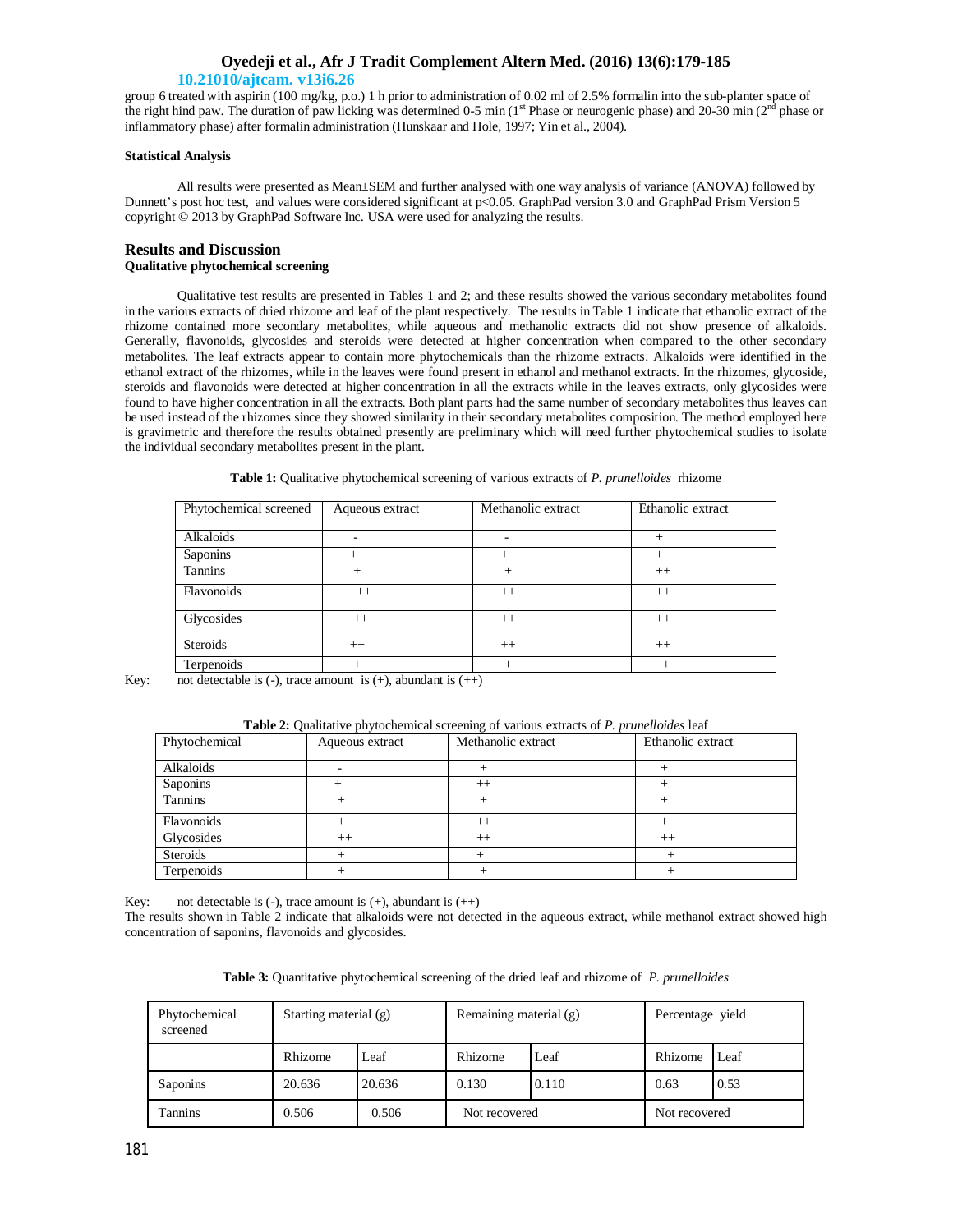|  | Oyedeji et al., Afr J Tradit Complement Altern Med. (2016) 13(6):179-185 |
|--|--------------------------------------------------------------------------|
|  |                                                                          |

| 10.21010/ajtcam. v13i6.26 |  |  |
|---------------------------|--|--|
|                           |  |  |

| Alkaloids  | 5.036  | 5.036  | 0.110 | 0.091 | 2.18 | 1.81 |
|------------|--------|--------|-------|-------|------|------|
| Flavonoids | 10.330 | 10.330 | 0.605 | 0.485 | 5.90 | 4.70 |

## **Quantitative Phytochemical screening**

The results obtained for the quantitative estimation of some secondary metabolites are presented in Table 3. The results show that most abundant compounds found in the leaf and rhizome of *P. prunelloides* were flavonoids, alkaloids and saponins. The high concentration of flavonoids in *P. prunelloides* can be suggested to be responsible for its antioxidant reported activities (Mpofu et al., 2014). The leaves had lower concentrations of these secondary metabolites than the rhizomes. Tannins were not recovered in both plant parts studied.

# **Acute toxicity effect of the aqueous dried leaf and rhizome extract of** *P. prunelloides*

The results of the oral acute toxicity of the aqueous extracts of the leaf and rhizome of *P. prunelloides* showed that there were no mortality at doses up to 5000 mg/kg, hence their LD<sub>50</sub> was estimated to be  $\geq$ 5000 mg/kg, p.o. This acute toxicity result obtained for the leaf and rhizome of this plant indicate that they are non-toxic orally (Rodricks, 1992; Lorke, 1983) and therefore support the widespread use of the plant in folk medicine.



**Figure 1:** *Pentanisia prunelloides*: shoot and rhizome (A), grounded rhizomes (B) and grounded leaves (C)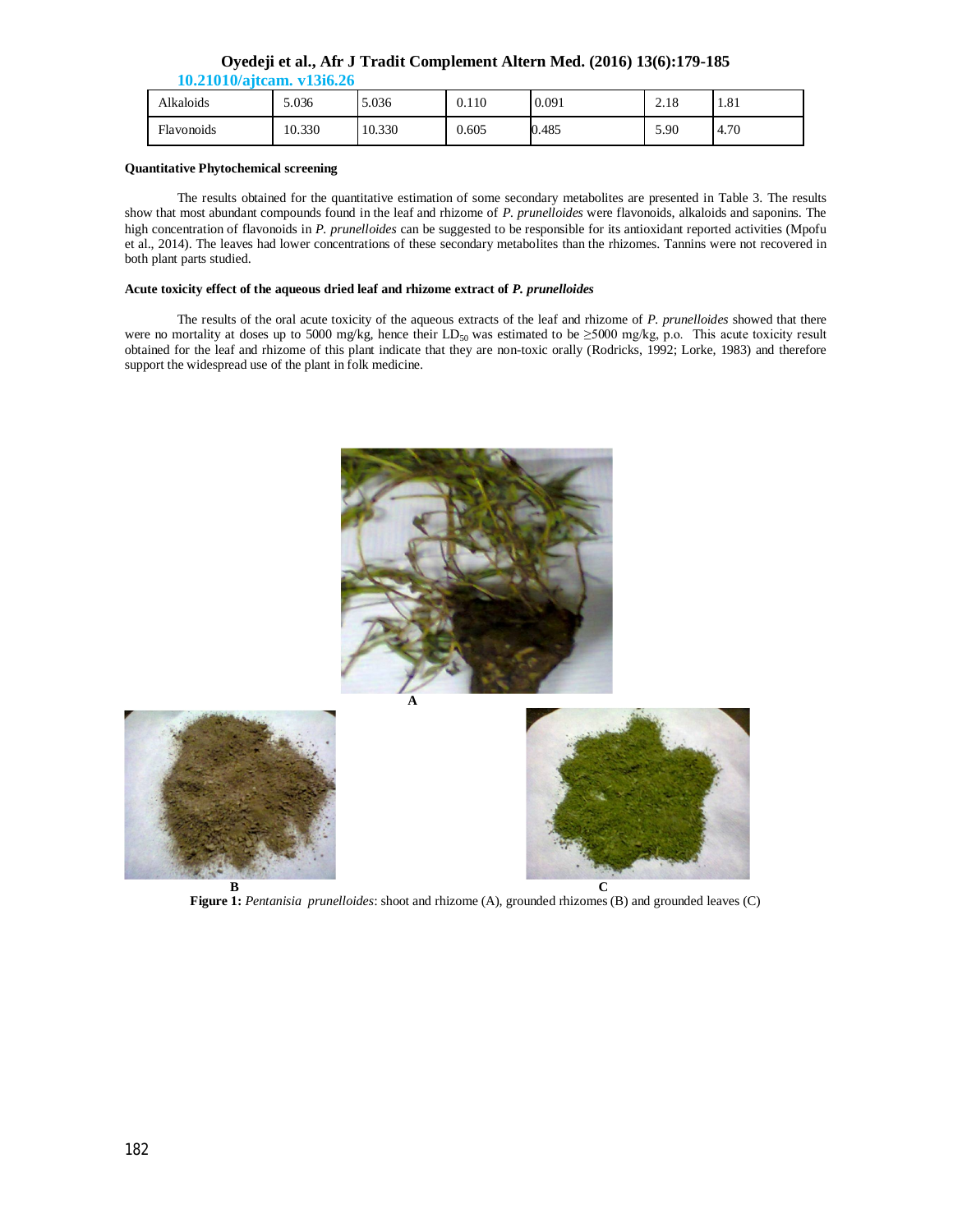# **Oyedeji et al., Afr J Tradit Complement Altern Med. (2016) 13(6):179-185 10.21010/ajtcam. v13i6.26**



**Figure 2:** Effect of ethanolic leaf and rhizome extracts of *P. prunelloides* on egg albumin-induced rat paw oedema in rats VEH, LEPP, REPP and ASA represent vehicle (normal saline/10 ml/kg), aqueous leaf and rhizome extract of *P. prunelloides,* and aspirin respectively. \*p<0.05; \*\*p<0.01, significantly lower than vehicle (ANOVA, Dunnett's)



**Figure 3:** Effect of leaf and rhizome extracts of *P. prunelloides* on formalin-induced paw licking in mice

VEH, LEPP, REPP and ASA represent vehicle (normal saline/10 ml/kg), aqueous leaf and rhizome extract of *P. prunelloides* and aspirin respectively.

 $*_{\mathbf{p}}$ <0.05;  $*_{\mathbf{p}}$  <0.01, significantly lower than vehicle at 0-5 min<br> $*_{\mathbf{p}}$  <0.05  $*_{\mathbf{p}}$  <0.01, significantly lower than vehicle at 20.30 m

 $p\text{-}0.01$ , significantly lower than vehicle at 20-30 min (ANOVA, Dunnett's)

## **Effect of the aqueous dried leaf and rhizome extracts of** *P. prunelloides* **on carrageenan-induced paw oedema in rats**

The results obtained showed that the leaf extract (250-500 mg/kg) decrease significantly  $[(p<0.05-0.01; F_{(5,30)} = 5.87, 8.93,$ 23.56 and 8.07 at 1, 2, 3 and 4 h respectively) the oedema size compared to the vehicle at different time intervals. The rhizome extract caused significant  $[(p<0.05-0.01; F_{(5,30)}=5.87, 8.93, 23.56 \text{ and } 8.07 \text{ at } 1, 2, 3 \text{ and } 4 \text{ h respectively})$  reduction in the rat paw oedema throughout the observation period. Comparing the efficacy of the two extracts, it is clearly shown that the rhizome exhibited higher oedema reduction compared to the leaf extract (Figure 2). The standard drug, aspirin caused more and significant  $(p<0.01)$ reduction in oedema sizes compared to the vehicle and the two extracts. In the first h only the leaf extract at 250 mg/kg failed to reduce inflammation at the higher dose of 500 mg/kg, it significantly (p<0.05) reduced inflammation in the first h. All other doses of both rhizome and leaf extracts significantly (p<0.05 or p<0.01) inhibited carrageenan induced paw inflammation in the rat. The results appeared to be dose- dependent because as the doses were increased the activities were also enhanced. Likewise, the effects observed appeared to be time-dependent for example, the oedema sizes decreases for the negative (vehicle), test agents (extracts) and the positive control group (aspirin) respectively. Flavonoids and steroids which were consistently found abundantly in the extracts could play major roles in mediating the antiinflammatory effects observed here as reported in previous studies (Yerima et al., 2009; Pinheiro et al., 2013). In recent times there has been an upsurge in the use of natural products particularly medicinal plants in the management of pain-related ailments including rheumatism and arthritis (Gao et al., 2009). Narcotics and non-steroidal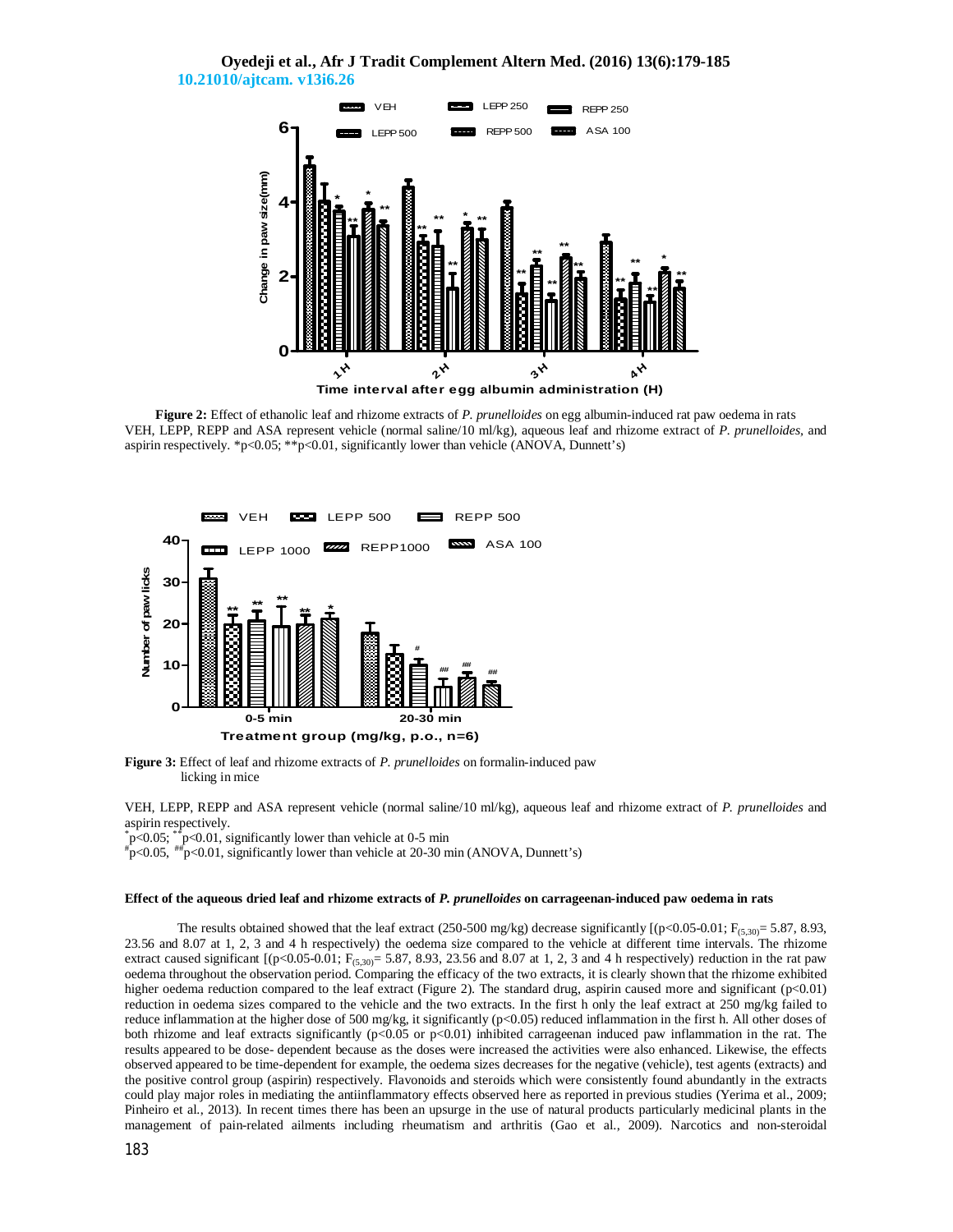# **Oyedeji et al., Afr J Tradit Complement Altern Med. (2016) 13(6):179-185**

## **10.21010/ajtcam. v13i6.26**

antiinflammatory drugs are known for numerous adverse effects including addiction and gastrointestinal disorders (Ong et al., 2007; Almeida et al., 2001). Hence researching into medicinal plants with the aim of discovering novel and potent agents that could circumvent the limitations associated with synthetic agents should be encouraged. Considering the significant antiinflammatory effects demonstrated by the crude extracts of this plant, it is imperative to probe the plant further in order to fully discover its full medicinal potentials.

## **Effect of the aqueous dried leaf and rhizome extracts of** *P. prunelloides* **on formalin-induced analgesic test**

Figure 3 shows the results for formalin-induced paw licking nociceptive test in mice at two dose levels of 500 and 1000 mg/kg, p.o. The extracts of the leaf and rhizome significantly  $[(p<0.01; F_{(5,30)}=4.46)]$  reduced paw lickings in the mice compared to vehicle in the first phase (neurogenic phase) and significantly  $[(p<0.05-p<0.01; F_{(5,30)}=7.46)]$  reduces the paw- licking in the second phase of the formalin-induced nociception. These results indicate that the two extracts displayed significant analgesic activities in this model. The first phase involved the release of acute phase reactants such as histamine and serotonin while the second phase involves the release of prostanoids with the rate limiting phase being catalysed by cyclooxygenase (Battistini et al., 1994). The extracts of *P. prunelloides* would therefore seem to be acting by inhibiting the release of histamine and related proteins in addition to suppression of cyclooxygenase activity. The first phase is the analgesic phase during acute induction of pains while the second phase represents the chronic manifestation of pains leading to inflammation (Yin et al., 2004). These results also corroborated the antiinflammatory test results because this phase represents the inflammatory phase (Hunskaar and Hole, 1997). Undoubtedly, the activities of these extracts can be assigned to their constituent secondary metabolites most especially flavonoids, saponins and steroids which were found to be the highest in concentrations in the two extracts. The formalin test is important because it presented two scenarios involved in complex inflammatory processes viz. the early phase which is characterized by immediate response to painful stimulus regarded as the neurogenic-nociceptive as a result of direct stimulation of nociceptors such as bradykinin, serotonin, histamine etc. which are released spontaneously (Chapman and Dickenson, 1992) and in this state, perception of pain is immediate and most pronounced (Khan et al., 2010). The late or delayed phase normally observed after a period of time has been linked to chronic inflammatory phase during which period several inflammatory mediators such as prostaglandins, leukotriene TB4 and other chemotactic agents are simultaneously released (Foster et al.,1986). Agents that are effective in this model would probably found usefulness in varied forms of pain and inflammatory conditions and these present results validate the folkloric uses of this plant species in various medical conditions including headache, fever, rheumatism, back pain and arthritis.

The set of data obtained in this present study showed that *P. prunelloides* has great potentials as a medicinal agent. The oral acute toxicity profile of the two extracts indicates that the plant is very safe for oral administration and provide scientific basis for the long term use of this plant species without serious adverse effects being reported. The extracts obtained from the leaf and rhizome of this plant demonstrated similar and comparative activities, hence the leaf could be used in place of the rhizome in order to preserve the plant. Traditional healers in the Eastern Cape Province of South Africa can be encouraged to harvest the leaf so as to prevent this particular species from going into extinction. The antiinflammatory and antinociceptive potentials of this plant clearly showed that the plant can be useful in managing pain and related musculo-skeletal disorders and can therefore be used to rationalise the application of this plant by the traditional healers from the Eastern Cape of South Africa. Previous *in vitro* tests have reported anti-oxidant and anti-inflammatory activities for this plant species from another province in South Africa (Mpofu et al., 2013), hence, these current results serve to support the reported bioactivities for the plant. It is therefore instructive that this is the first report on the phytochemical screening and *in vivo* biological tests on this particular Eastern Cape species. It is however imperative that further studies be conducted to isolate and characterize the bioactive compounds in this plant as this species show great potentials.

### **Conclusion**

It is concluded from the results obtained in this study that aqueous extracts of the leaf and rhizome of *Pentanisia prunelloides* are rich in several phytoconstituents, are non-toxic orally and exhibited antiinflammatory and antinociceptive activities in rodents.

## **Acknowledgements**

National Research Foundation (NRF)/ Department of Science & Technology (DST), South Africa for funding the research; and Dr K.L. Immelman, for the proper identification and deposition of the plant specimen.

**Conflict of interests:** We declare no conflict of interests during the study and preparation of this paper.

## **References**

- 1. Adeniji, K.O., Amusan, O.O.G., Dlamini, P.S., Enow-Orock, E.G., Gamedze, S.T., Gbile, Z.O., Langa, A.D.,Makhubu, L.P.,Mahunnah, R.L.A.,Mshana, R.N., Sofowora, A., Vilane, M.J. (2000). Traditional medicine and pharmacopoeia contribution to ethnobotanical and floristic studies in Swaziland. The Scientific, Technical and Research Commission of the Organization of African Unity (OAU/STRC), Swaziland.
- 2. Almeida, R.N., Navarro, D.S., Barbosa-Filho, J.M. (2001). Plants with central analgesic activity. Phytomedicine*.* 8(4): 310-322.
- 3. Battistini, B., Botting, R., Bakhle, Y.S. (1994). COX-1 and COX-2: toward the development of more selective NSAIDs. Drugs News Perspect. 7: 501–512.
- 4. Bisi-Johnson, M.A., Obi, C.L., Kambizi, L., Nkomo, M. (2010). A survey of indigenous herbal diarrhoeal remedies of O.R. Tambo district, Eastern Cape Province, South Africa. African Journal of Biotechnology. 9(8): 1245–1254.